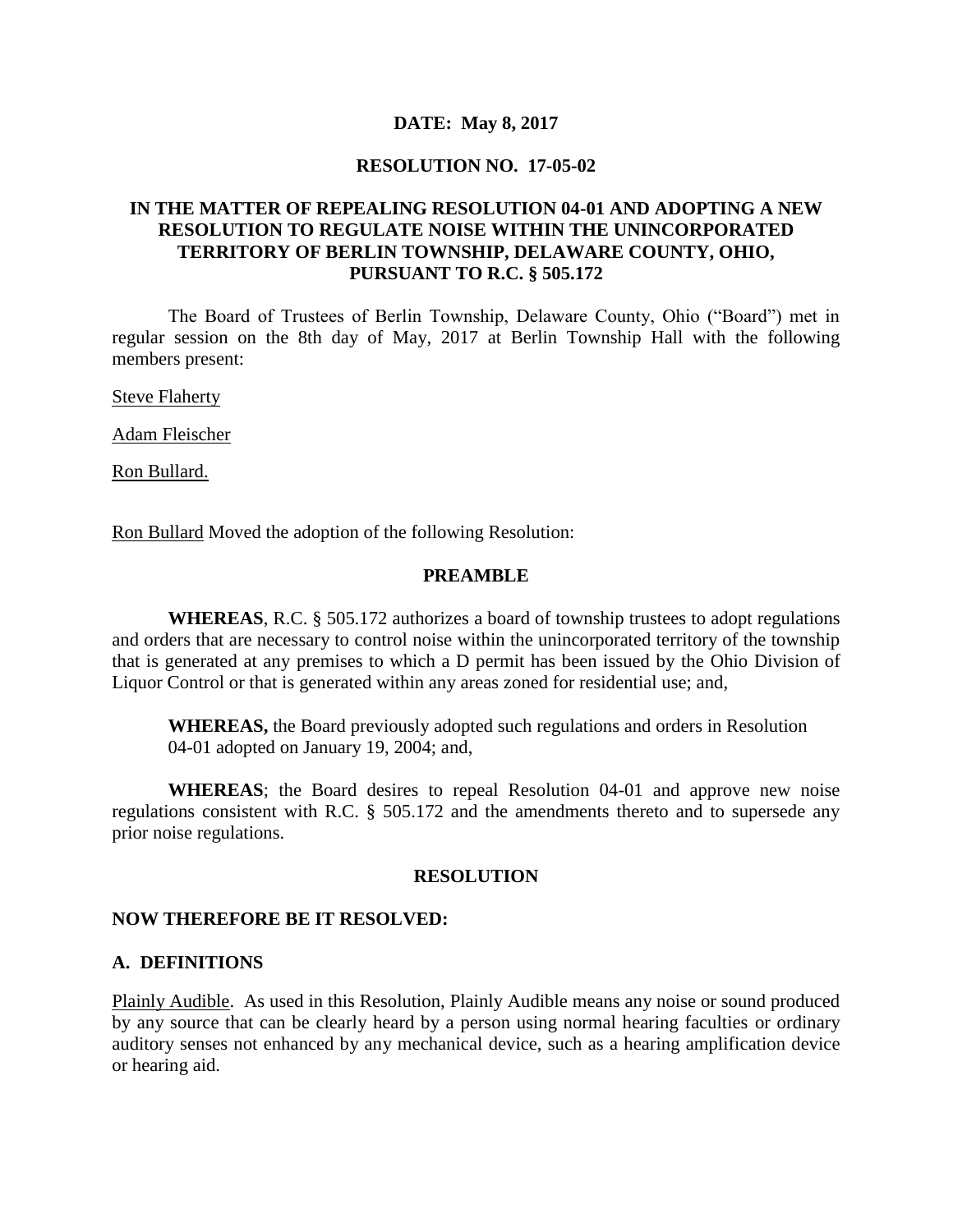### **B. CERTAIN NOISE PROHIBITED**

No person in the unincorporated territory of Berlin Township, Delaware County, Ohio ("Township") shall make and no landowner or lawful occupant of land shall permit at any premises to which a D permit has been issued by the Ohio Division of Liquor Control or that is zoned for residential use, the making of any noise or sound, which by reason of volume, pitch, frequency, intensity, duration, or nature annoys or disturbs the comfort, peace, or health of a person of ordinary sensibilities and not a resident of the property from which the noise or sound emanates. The noise or sound must be Plainly Audible at a distance of one hundred (100) feet or more from the property from which the noise emanates.

There shall be in the Township observed quiet hours between the hours of 10:00 P.M. and 6:00 A.M. every day of the week. During this quiet hour period there shall be no making of any noise or sound, which by reason of volume, pitch, frequency, intensity, duration, or nature annoys or disturbs the comfort, peace, or health of a person of ordinary sensibilities and not a resident of the property from which the noise or sound emanates. The noise or sound must be Plainly Audible at a distance of one hundred (100) feet or more from the property from which the noise emanates.

### **C. EXAMPLES OF NOISES**

The following noises or sounds, which constitute a **non-exclusive list**, may be considered a violation of this Resolution if they violate division (B) of this Resolution:

- 1. Horns or Signaling Devices. The sounding of any horn or signaling device on any automobile, motorcycle, or other vehicle; a creation by means of any such sounding or signaling unreasonably loud or harsh sound; and the sounding of any such device for any unnecessary and unreasonable length of time. This shall not apply to the use of any such sounding or signaling devise as a call for help or warning of danger.
- 2. Reproduction and/or Amplification of Sound. The use or operation of any radio, phonograph, television, tape player, speaker, loudspeaker, cassette, compact disc player, MP3 player, computer, synthesizer, or any other machine or device for the producing or reproducing of sound or amplifying sound with louder volume than is necessary for convenient hearing for the person or persons who are in the room, vehicle, or on the property in which such machine or device is operated and who are voluntary listeners thereto.
- 3. Vocalizations. Yelling, shouting, hooting, whistling, or singing.
- 4. Musical Instruments. The use of any drum or other musical instrument or device with or without electronic amplification.
- 5. Internal Combustion Engines or Other Power Equipment. The operation of any internal combustion engine or other piece of power equipment, excluding power mowers, trimmers, chain saws, or tillers.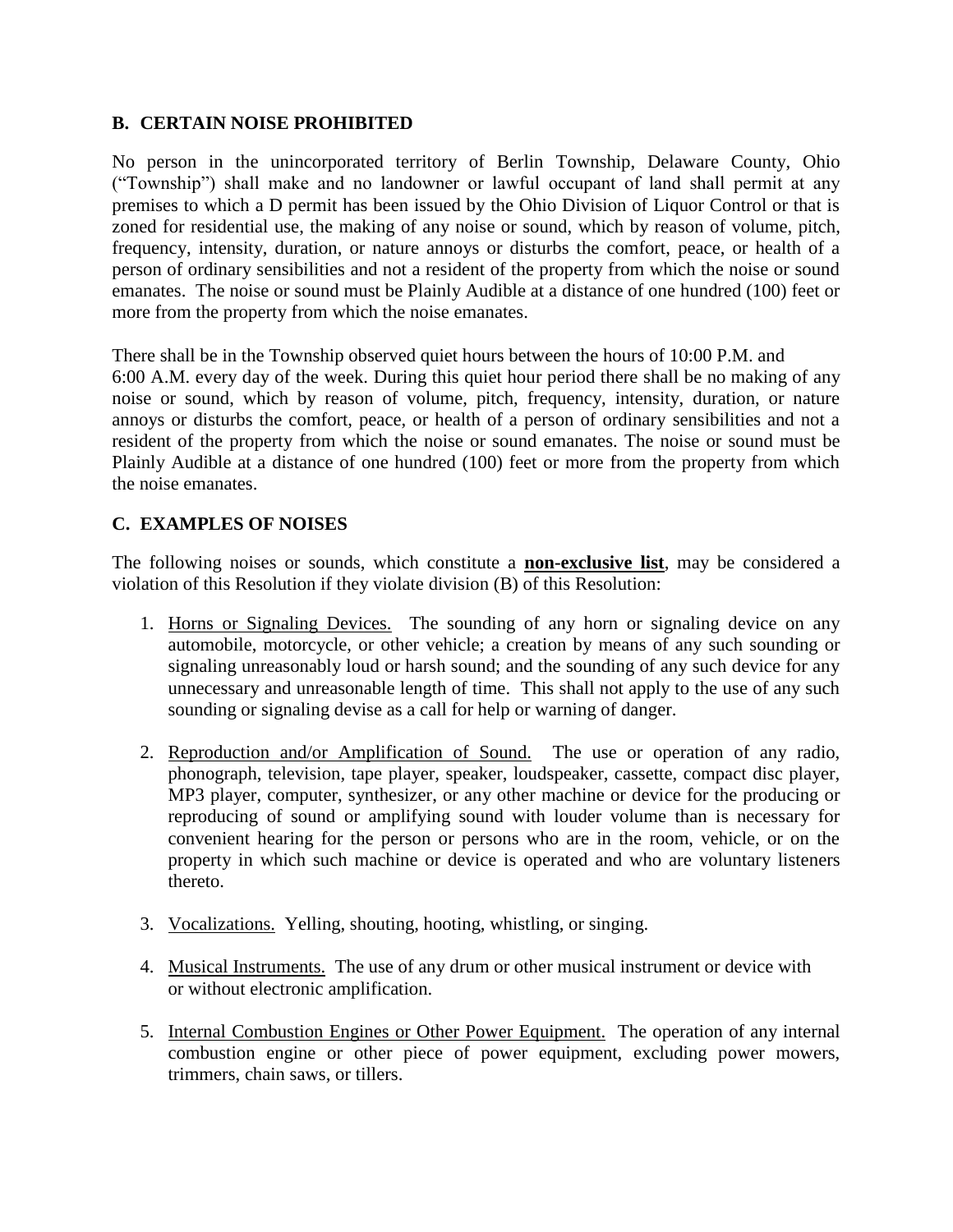6. Gunfire. Repeated discharging of firearms for an unreasonably long period of time under the circumstances then existing.

### **D. EVIDENCE**

It shall be a *prima facie* violation of division (B) of this Resolution when the noise can be heard at a distance of one hundred (100) feet or more from the property where the noise or sound emanates.

## **E. NOISE FROM MOTOR VEHICLES**

No person while operating or occupying a motor vehicle within the unincorporated territory of the Township within any area zoned for residential use or at any premises to which a D permit has been issued by the Ohio Division of Liquor Control shall operate or amplify the noise or sound produced by a radio, tape player, speaker, cassette, compact disc player, MP3 player, computer, synthesizer, instrument, or any other machine or device for the producing or reproducing of sound or amplifying sound from within the motor vehicle so that the noise or sound is Plainly Audible at a distance of one hundred (100) feet or more from the motor vehicle.

## **F. OFFICIAL USE EXEMPTIONS**

The regulations contained in this Resolution shall not apply in the following circumstances:

- 1. To any law enforcement motor vehicle equipped with any communication device necessary to the performance of law enforcement duties or to any emergency vehicle equipped with any communication device necessary to the performance of any emergency procedures.
- 2. To the noise or sound made by a horn, siren, or other warning device required or permitted by state law, when used in accordance with state law.

### **G. LAW ENFORCEMENT DETERMINATION OF SOURCE**

Any law enforcement personnel who hears a noise or sound that is Plainly Audible, shall measure the noise or sound according to the following standards:

- 1. The primary means of detection shall be by means of the officer's ordinary auditory senses, so long as the officer's hearing is not enhanced by any mechanical device, such as a hearing amplification device or hearing aid.
- 2. Regarding division (E) of this Resolution, the officer must have a direct line of sight to the motor vehicle producing the noise or sound so that the officer can readily identify the offending motor vehicle and the distance involved.
- 3. The officer need not determine any particular words or phrases being produced or the name of any song or artist. The detection of a noise, sound, or rhythmic bass reverberating type sound is sufficient to constitute a Plainly Audible sound.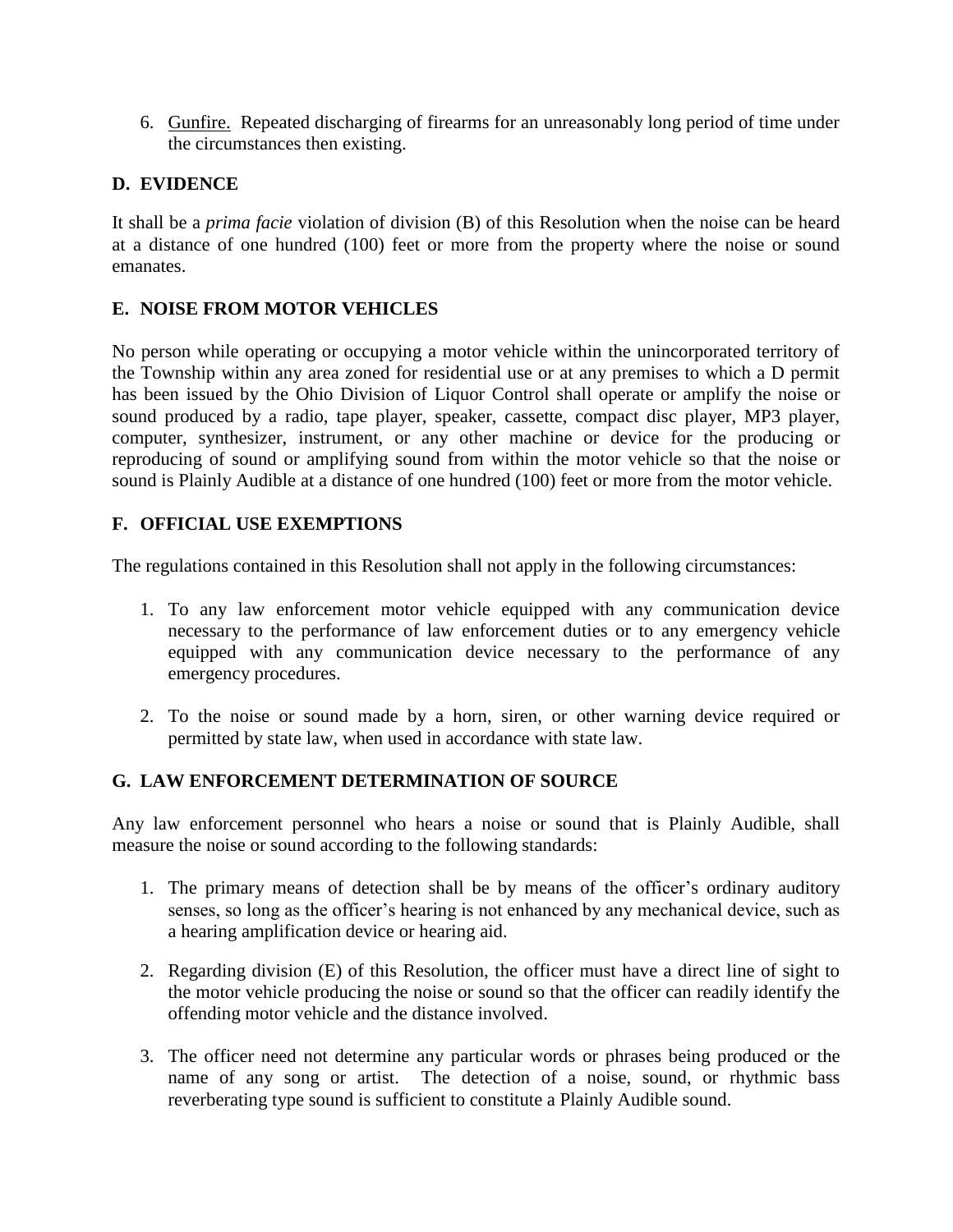4. Any motor vehicle from which sound is produced must be located (stopped, standing, or moving) within the unincorporated area of the Township in an area zoned for residential use or on any premises to which a D permit has been issued by the Ohio Division of Liquor Control. Parking lots and driveways are included.

## **H. EXEMPTIONS**

The regulations contained in this Resolution shall not apply in the following circumstances:

- 1. Any person engaged in activities described in R.C. § 1.61 (Titled: "Agriculture Defined") is exempt from the provisions of this Resolution if the noise is attributed to an activity described in R.C. § 1.61.
- 2. Any person engaged in coal mining and reclamation operations, as defined in R.C. 1513.01(B), or surface mining, as defined in R.C. § 1514.01(A), is exempt from the provisions of this Resolution if the noise is attributed to coal mining and reclamation or surface mining activities.
- 3. Noise resulting from the drilling, completion, operation, maintenance, or construction of any crude oil or natural gas wells or pipelines or any appurtenances to those wells or pipelines or from the distribution, transportation, gathering, or storage of crude oil or natural gas is exempt from the provisions of this Resolution.
- 4. Nothing in this Resolution shall be deemed to prohibit noise that is made by construction, repair, or maintenance of structures or yards between the hours of 6:00 a.m. and 10:00 p.m.
- 5. Refuse collection operations conducted between the hours of 7:00 a.m. and 9:00 p.m. shall be exempted from the provisions of this Resolution provided that all equipment used in such operations is operated in accordance with the manufacturer's specifications and/or with all standard manufacturers' mufflers and/or other noise reducing equipment in use and in proper operating condition. Refuse collection personnel are to avoid loud voices and noises generated by striking cans or dumpsters against hard surfaces, including, but not limited to, the ground, vehicles, or other cans or dumpsters.

### **I. PENALTY**

Whosoever violates divisions (B) or (E) of this Resolution shall be guilty of the level of offense as provided in the most current version of R.C. § 505.172 for violating any regulation or order, such as this Resolution, adopted pursuant to R.C. § 505.172. Fines levied and collected pursuant to this Resolution shall be paid into the Township general revenue fund.